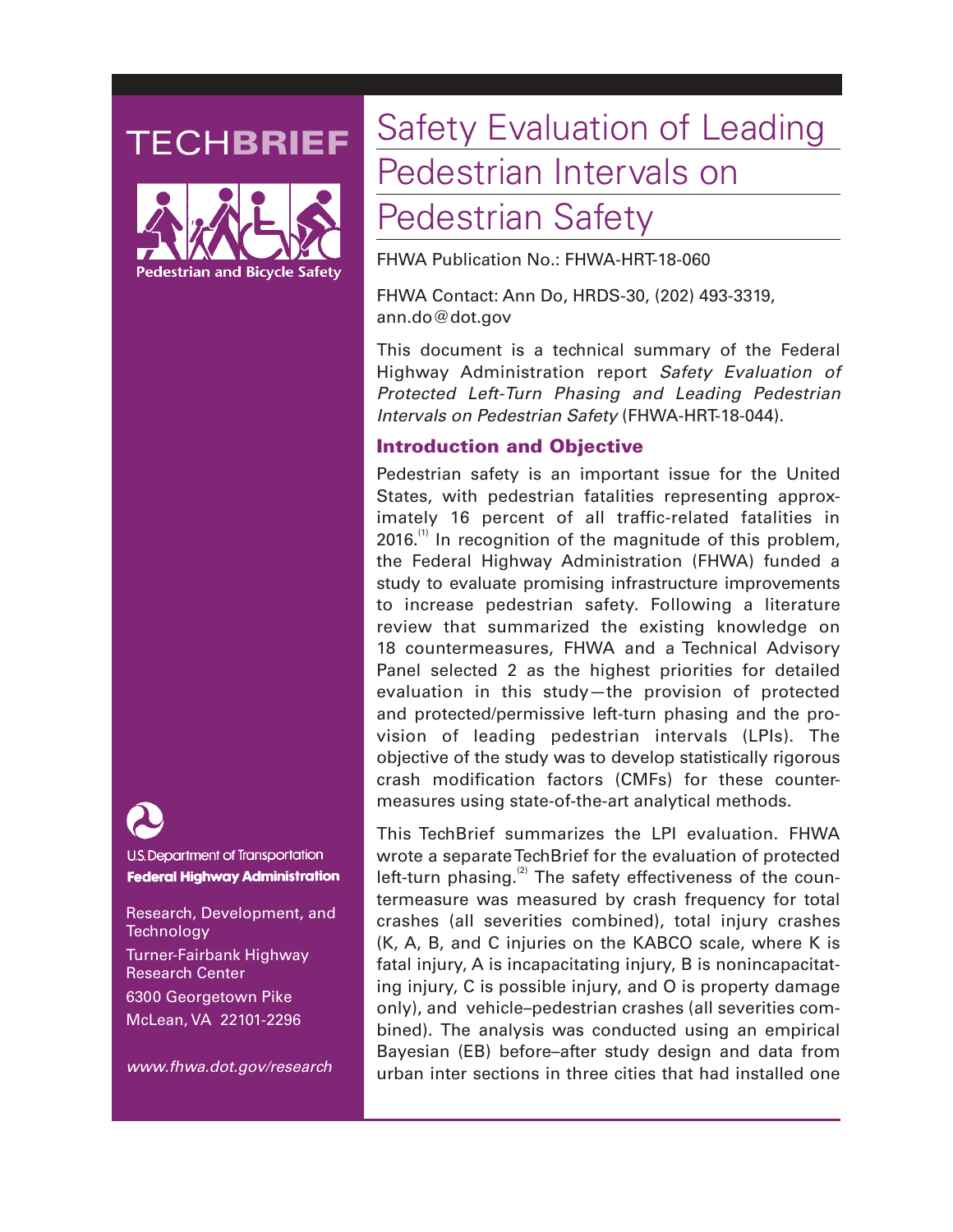or both of the countermeasures of interest (Chicago, IL; New York City (NYC), NY; and Charlotte, NC).

At signalized intersections equipped with pedestrian-signal indications, it is common practice for the pedestrian "walk" interval to coincide with the adjacent circular green vehicle phase, creating a potential conflict between turning vehicles and pedestrians. LPI timing typically gives pedestrians the opportunity to enter an intersection 3 to 7 s before drivers are given a green signal. This "headstart" for pedestrians allows them to establish their presence in the crosswalk and places them in a location that is more visible to drivers. The use of an LPI is expected to result in the following benefits:

- Increased visibility of crossing pedestrians.
- Reduced conflicts between pedestrians and vehicles.
- Increased likelihood of motorists yielding to pedestrians.

Figure 1 shows a pedestrian crossing an intersection with an LPI.

#### Literature Review

 vehicles. The treated sites experienced a There have been several studies on the safety effects of LPIs, but only a few used crashes as the basis for safety measurement. King analyzed intersections with and without LPIs in NYC. The results indicated that LPIs had a positive effect on pedestrian safety, especially where there was a heavy concentration of turning 28-percent decrease in vehicle–pedestrian crash rates relative to control sites.<sup>(3)</sup> Fayish and Gross published a crash-based analysis of 10 intersections in Pennsylvania where LPIs were implemented. Results suggested a 58.7-percent reduction in vehicle– pedestrian crashes.<sup>(4)</sup>

#### Methodology

The research evaluated the impacts of the following two pedestrian safety improvements on crash frequency: adding either protected/permissive or protected-only phasing to one or more legs of signalized intersections and implementing LPI timing on some or all pedestrian crossings at signalized intersections. The LPI evaluation used data from 56 treated sites in Chicago, 42 treated sites in NYC, and 7 treated sites in Charlotte. The project team considered the following target crash types for the LPI evaluation:

- 0 • Total crashes (all severities combined).
- • Total injury crashes (K, A, B, and C  $\bullet$ injuries).
- 0 • Vehicle–pedestrian crashes (all severities combined).

Another objective was to investigate ways in which safety effects might vary by site characteristics and strategy implementation details. An economic analysis was conducted to estimate a benefit–cost (B/C) ratio.

The project team used the EB methodology for observational before–after studies for this evaluation. $(5)$  This methodology is considered rigorous in that it accounts for regression to the mean using a reference group of similar but untreated sites. In the process, the project team used safety performance functions (SPFs). SPFs are equations that serve to estimate the expected crash frequency of a site based on characteristics that influence crashes (e.g., traffic volumes). The use of SPFs in the EB methodology rationally normalizes traffic-volume differences between the before and after periods, accounts for time trends, and reduces the level of uncertainty in the estimates of safety effects. The methodology also provides a foundation for developing guidelines for estimating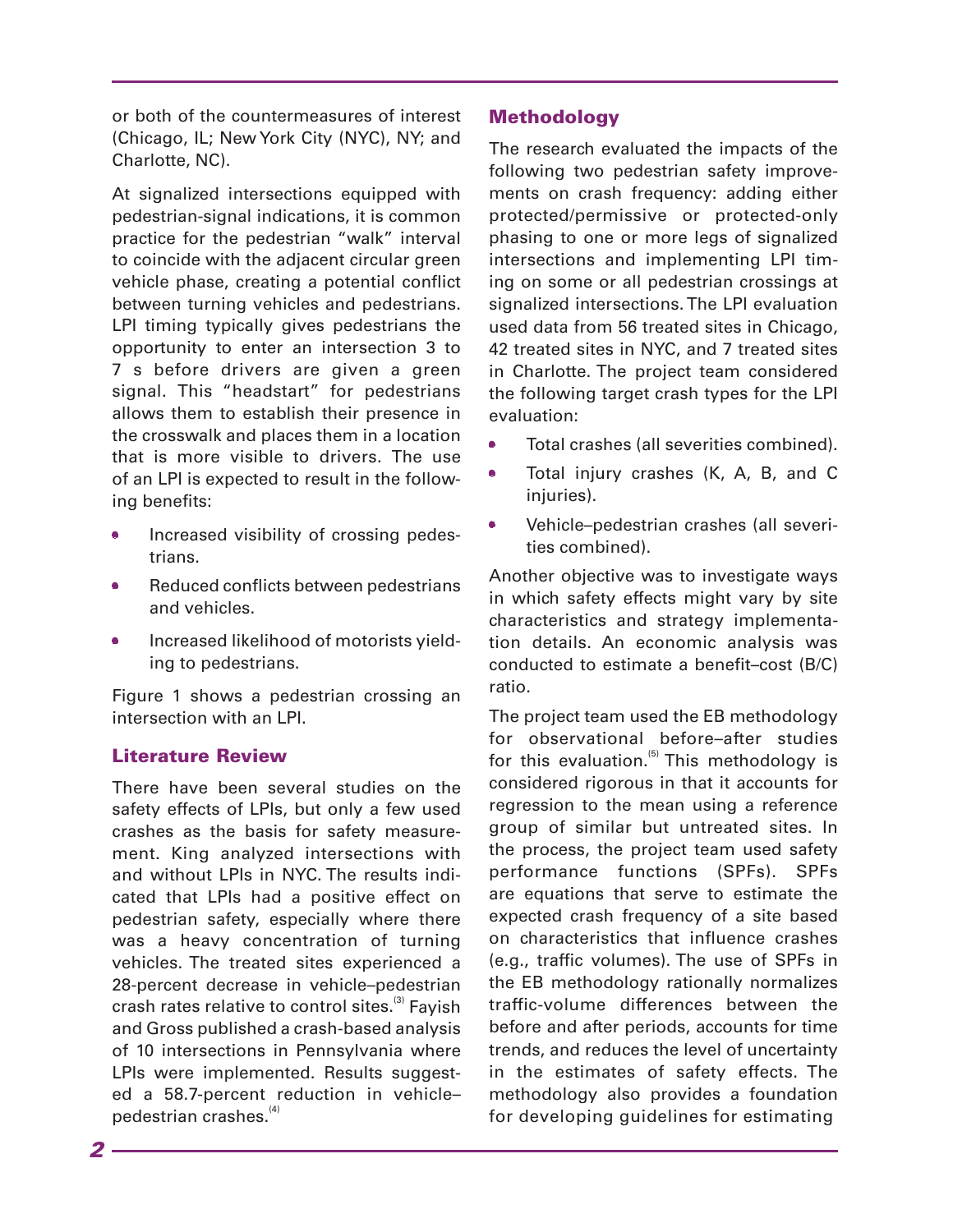

© 2018 VHB.

the likely safety consequences of a contemplated strategy.

The project team estimated the SPFs used in the EB methodology through generalized linear modeling assuming a negative binomial error distribution, which is consistent with the state of research in developing these models. In specifying a negative binomial error structure, the project team iteratively estimated an overdispersion parameter, which is used in the EB calculations, from the model and the data.

The full report provides a detailed explanation of the methodology, including a description of how the project team calculated the estimate of safety effects for target crashes. $<sup>(6)</sup>$ </sup>

#### **Results**

The effect of the LPI treatment on total crashes was consistent across all cities individually, with CMFs ranging from 0.84 to 0.90. The CMF for total crashes for all cities combined was 0.87, which was significant at a 95-percent confidence level.

The effect of the LPI treatment on total injury crashes was also consistent across all cities, with CMFs ranging from 0.83 to 0.86 (omitting the result from Charlotte, which was not significant). The CMF for total injury crashes for all cities combined was 0.86, which was significant at a 95-percent confidence level.

The effect on pedestrian crashes was generally beneficial, showing decreases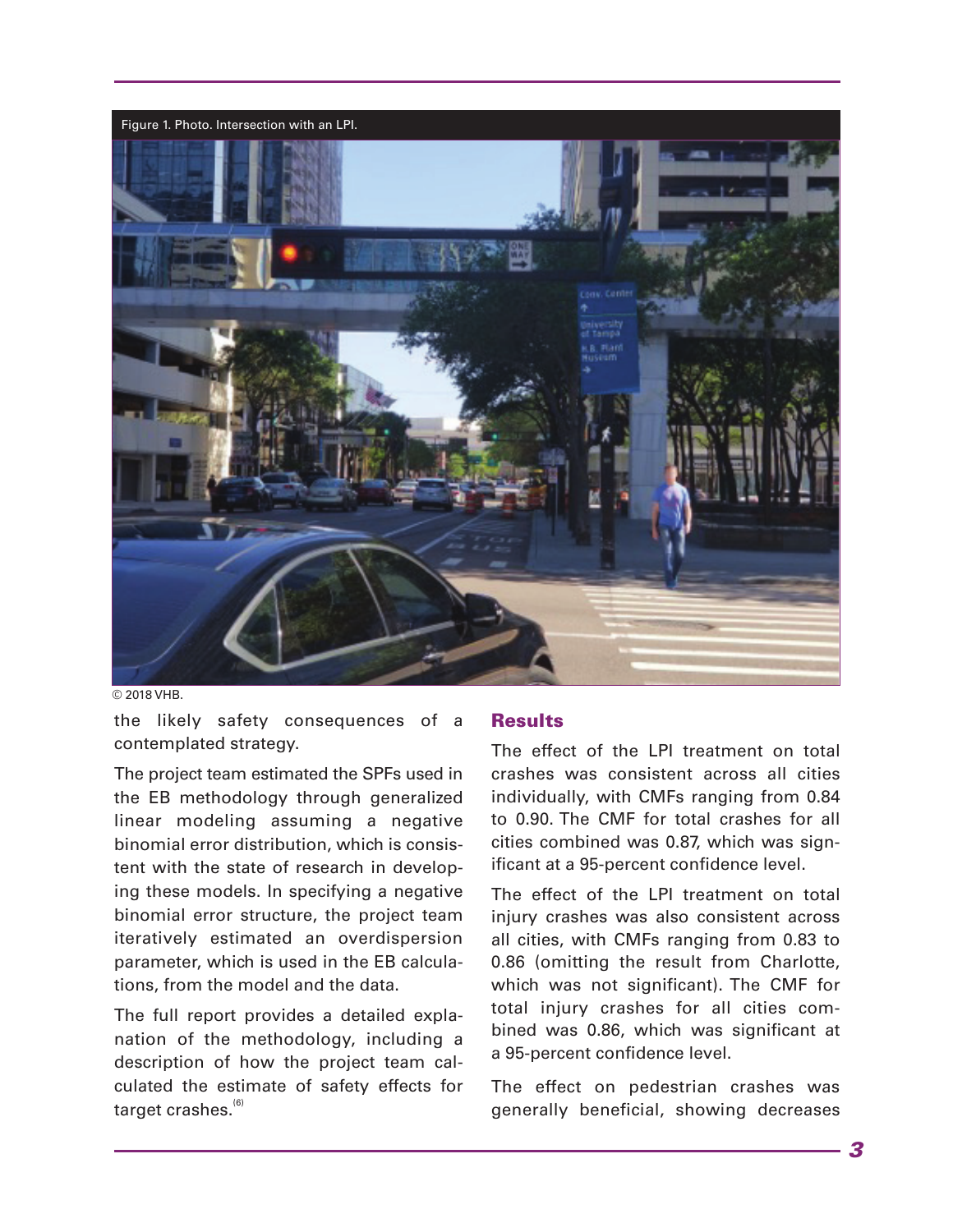in pedestrian crashes across all cities. The results in Chicago showed a CMF of 0.81, which was significant at a 95-percent confidence level. NYC sites showed a beneficial but lesser effect on pedestrian crashes, with a CMF of 0.91, but this result was not significant at a 95-percent confidence level. The result from Charlotte showed a decrease in pedestrian crashes, but this result was based on very few crashes and was highly insignificant. For the combined group of all cities, the CMF for pedestrian crashes was 0.87, which was significant at a 95-percent confidence level. Table 1 shows the CMFs of the LPI evaluation for all treated sites combined.

The team conducted a disaggregate analysis on Chicago data according to how the LPI timing was implemented at the treatment sites. The treatment sites were classified into two categories, one with 42 sites where an LPI was implemented at all crossings (across major and minor roads) and the other with 9 sites where an LPI was implemented only for crossings across the minor road (parallel to the major road). For total crashes and total injury crashes, the CMFs were lower for the second category, but a statistical test for homogeneity showed that the differences in the CMFs were not statistically significant.

The project team also explored the potential for developing crash modification functions that would relate the effect of major site characteristics on the effectiveness of an LPI. However, the low magnitude of the sample size available led to convergence issues, and the team was unable to develop any meaningful functions for any of the studied crash types.

#### Economic Analysis

The project team conducted an economic analysis to determine the potential B/C ratio for an LPI. Since the main objective of the study was the safety evaluation of vehicle– pedestrian crashes, the economic analysis focused on those crashes. The project team used the statistically significant reduction in vehicle–pedestrian crashes for the three cities combined as the benefit for this treatment strategy. On the cost side, the analysis was based on cost information obtained from the cities involved in this project. The analysis conservatively assumed a useful service life for safety benefits of 20 yr and a real discount rate of 7 percent. $\alpha$  With this information, the capital recovery factor was determined to be 0.094 for all intersections, giving annual costs of \$112.80 if only the basic LPI adjustment was made.

The project team calculated that the aggregate 2016 unit cost for vehicle–pedestrian crashes at urban intersections was \$414,993. The total crash reduction was 10.549 for all intersections. Considering the number of treated intersections (105), this resulted in an average savings of 0.1005 crash per

| Table 1. CMFs for LPI evaluation—all cities combined (105 treatment sites). |                         |                       |
|-----------------------------------------------------------------------------|-------------------------|-----------------------|
| <b>Crash Type</b>                                                           | <b>Estimate of CMF*</b> | <b>Standard Error</b> |
| Total crashes (all severities combined)                                     | 0.87                    | 0.02                  |
| Total injury crashes (KABC)                                                 | 0.86                    | 0.03                  |
| Vehicle-pedestrian crashes (all severities)                                 | 0.87                    | 0.05                  |

\*CMFs in this table are statistically significant at a 95-percent confidence level.